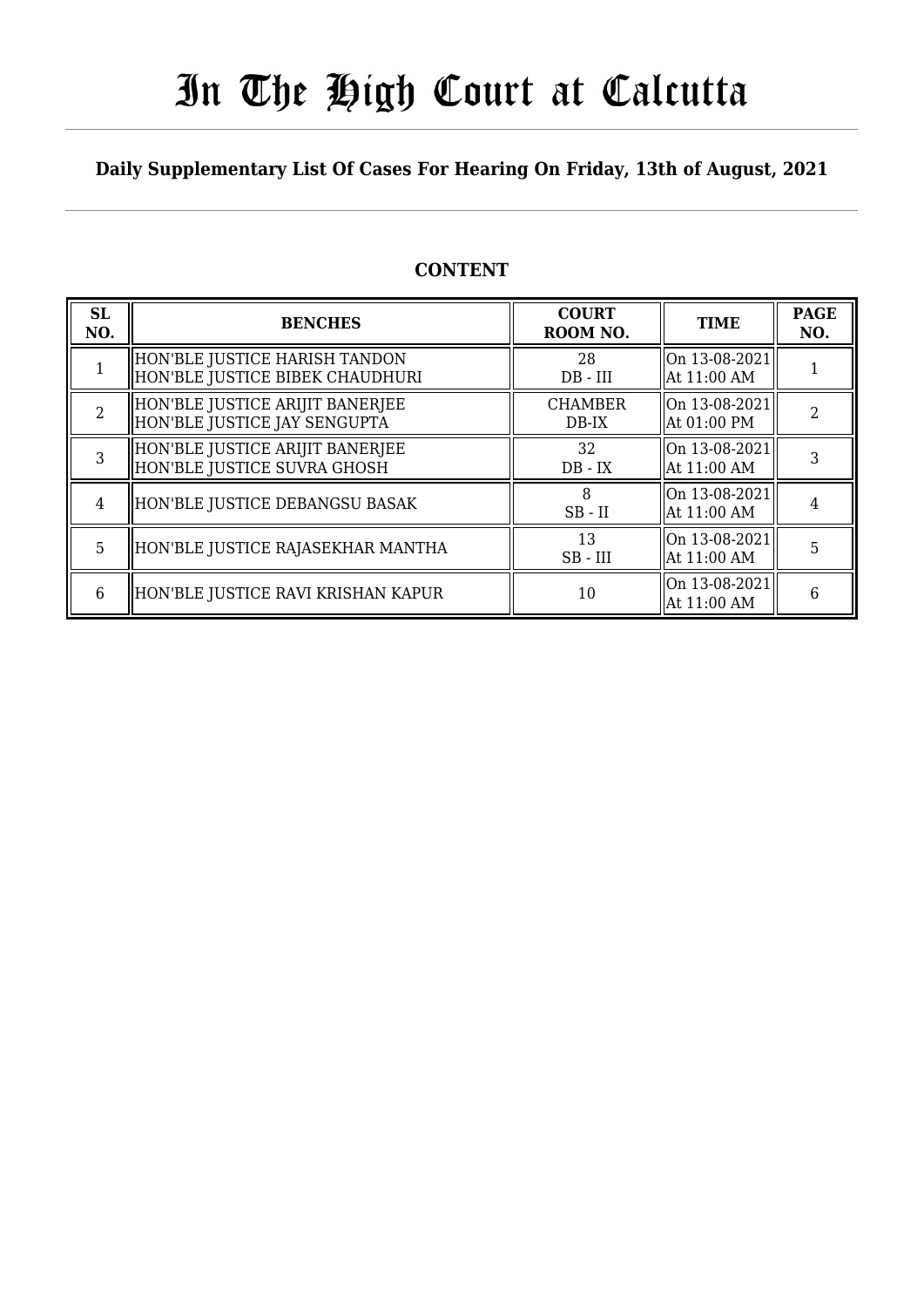

**DAILY CAUSELIST For Friday The 13th August 2021**

**COURT NO. 28**

**DIVISION BENCH (DB - III)**

**AT 11:00 AM**

**HON'BLE JUSTICE HARISH TANDON HON'BLE JUSTICE BIBEK CHAUDHURI (VIA VIDEO CONFERENCE)**

**FROM PRINCIPAL BENCH**

#### **APPLICATION FOR BAIL**

1 CRM/11/2021 PANKAJ KUMAR RAI VS THE STATE

MD. TABRAIZ

IA NO: CRAN/1/2021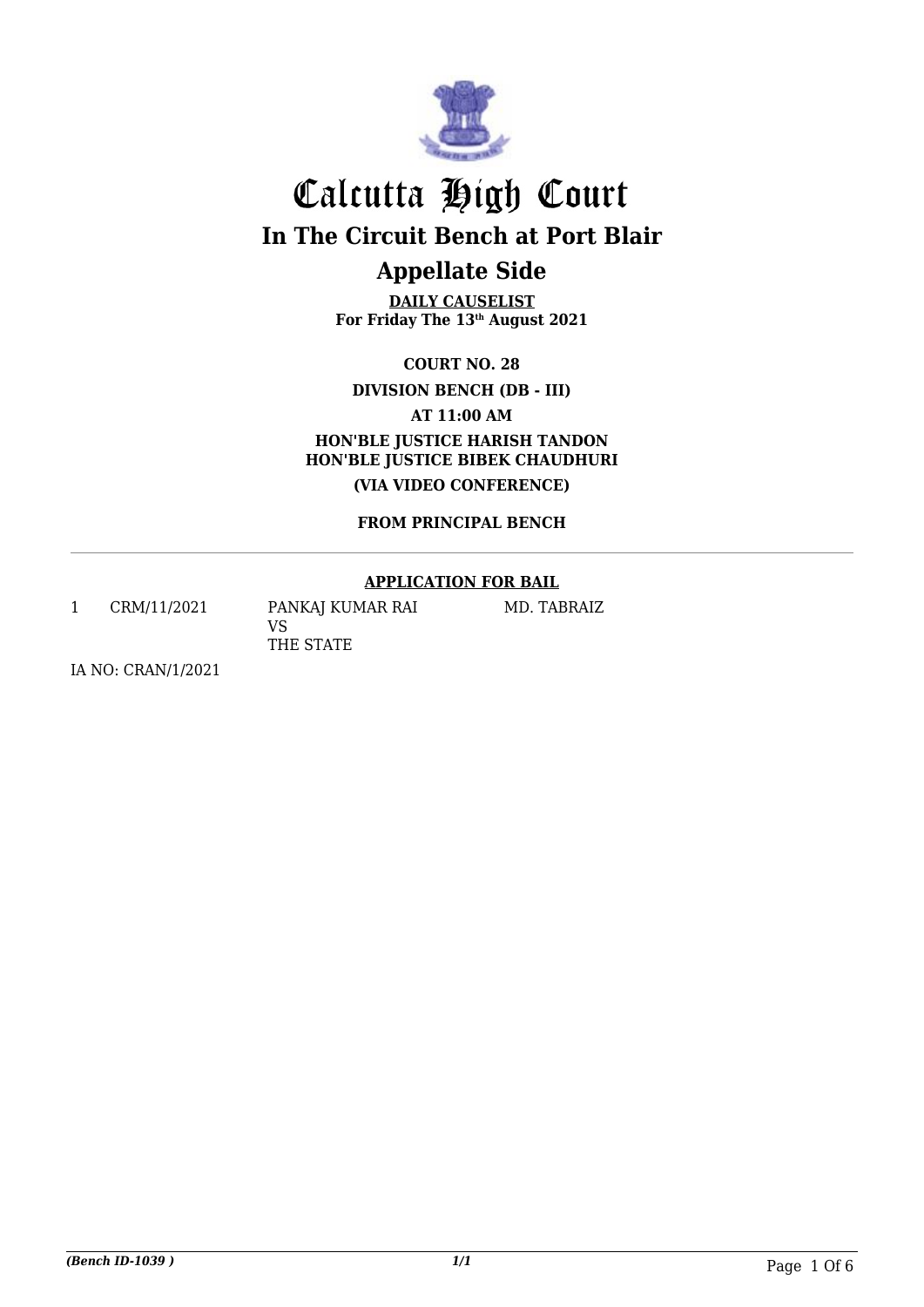

# Calcutta High Court **In The Circuit Bench at Port Blair**

### **Appellate Side DAILY CAUSELIST**

**For Friday The 13th August 2021**

**COURT NO. CHAMBER DIVISION BENCH (DB)**

**AT 1:00 PM**

**HON'BLE JUSTICE ARIJIT BANERJEE HON'BLE JUSTICE JAY SENGUPTA (VIA VIDEO CONFERENCE)**

**FROM PRINCIPAL BENCH**

#### **APPLICATION**

1 CPAN/27/2019 [In MA - 47 OF 2018]

DURGA MONDAL VS SHYAM NATH

G.BINNU KUMAR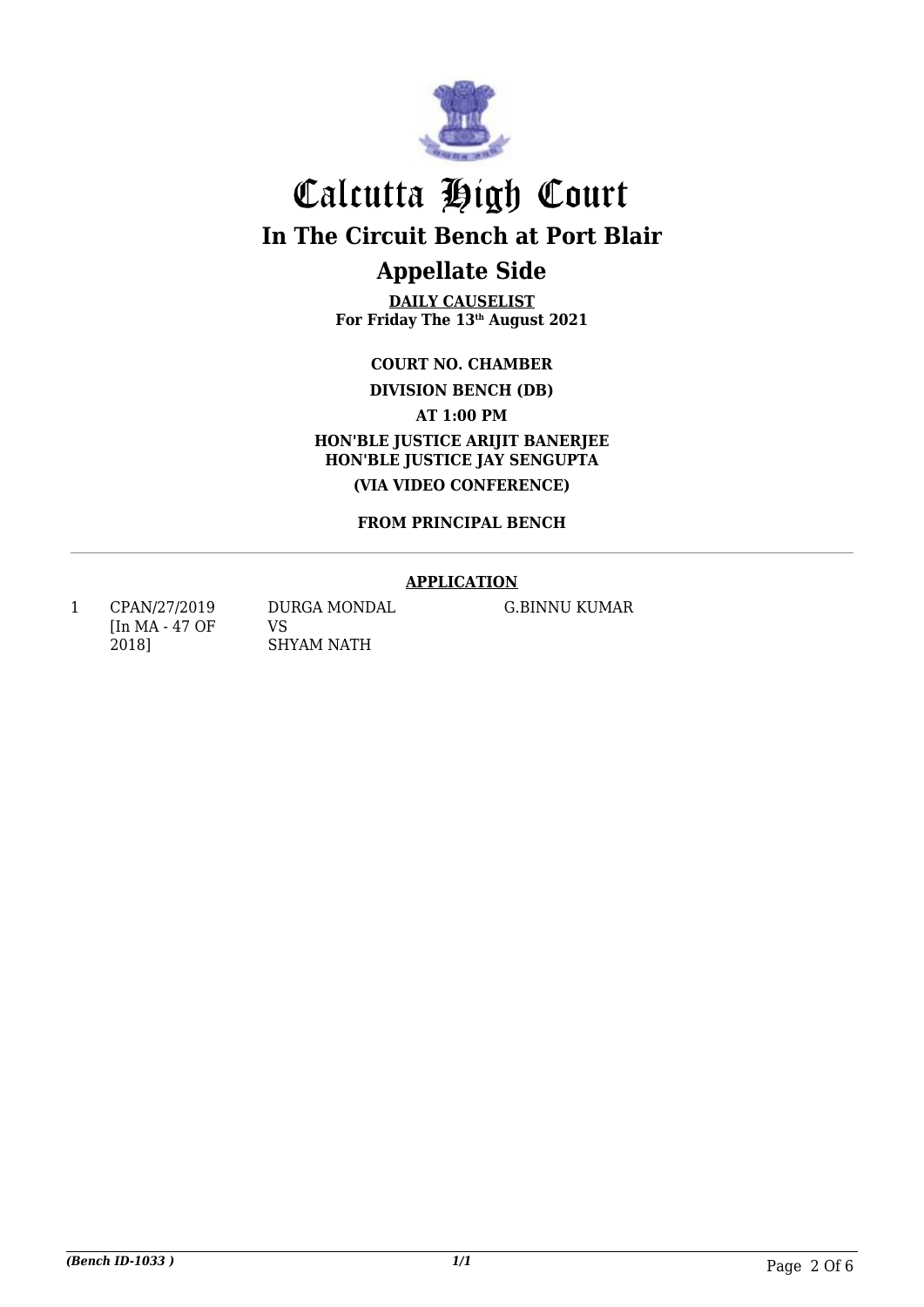

**DAILY CAUSELIST For Friday The 13th August 2021**

**COURT NO. 32 DIVISION BENCH (DB - IX)**

**AT 11:00 AM**

**HON'BLE JUSTICE ARIJIT BANERJEE HON'BLE JUSTICE SUVRA GHOSH (VIA VIDEO CONFERENCE)**

**FROM PRINCIPAL BENCH**

#### **APPLICATION FOR ANTICIPATORY BAIL**

ARIJIT BAKSHI

1 CRM/10/2021 VINOD CHHIKARA VS STATE OF WEST BENGAL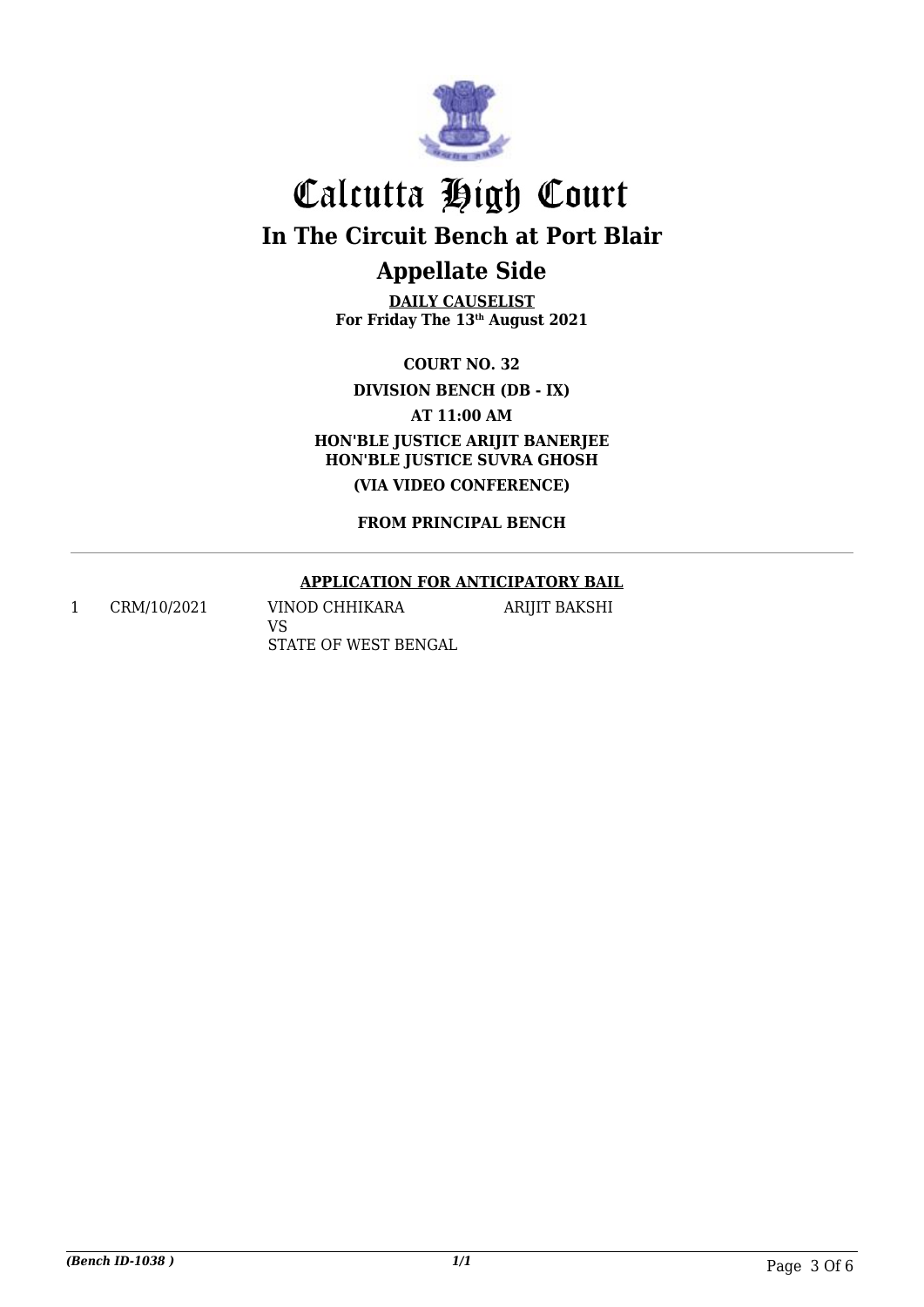

**DAILY CAUSELIST For Friday The 13th August 2021**

**COURT NO. 8 SINGLE BENCH (SB - II) AT 11:00 AM HON'BLE JUSTICE DEBANGSU BASAK (VIA VIDEO CONFERENCE)**

**FROM PRINCIPAL BENCH**

#### **FOR HEARING**

1 WPA/184/2021 SAKTHI SHIPPING

LOGISTICS PRIVATE LIMITED VS THE HON'BLE LIEUTENANT GOVERNOR

GOPALA BINNU KUMAR

IA NO: CAN/2/2021, CAN/3/2021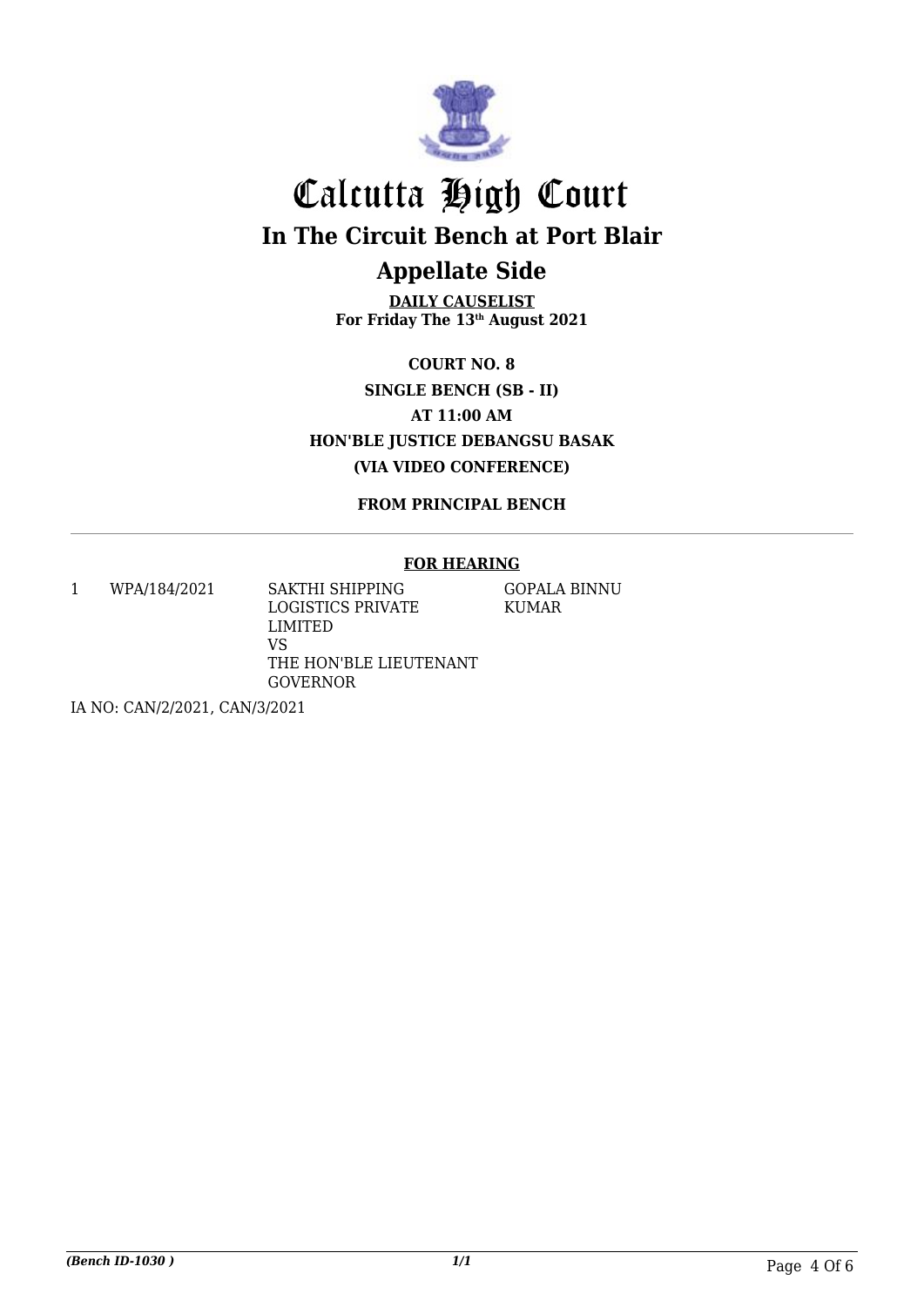

**DAILY CAUSELIST For Friday The 13th August 2021**

**COURT NO. 13 SINGLE BENCH (SB - III) AT 11:00 AM HON'BLE JUSTICE RAJASEKHAR MANTHA (VIA VIDEO CONFERENCE)**

**FROM PRINCIPAL BENCH**

#### **MOTION**

1 WPA/197/2021 MARIAPPAN

VS THE LIEUTENANT GOVERNOR

K.VIJAY KUMAR